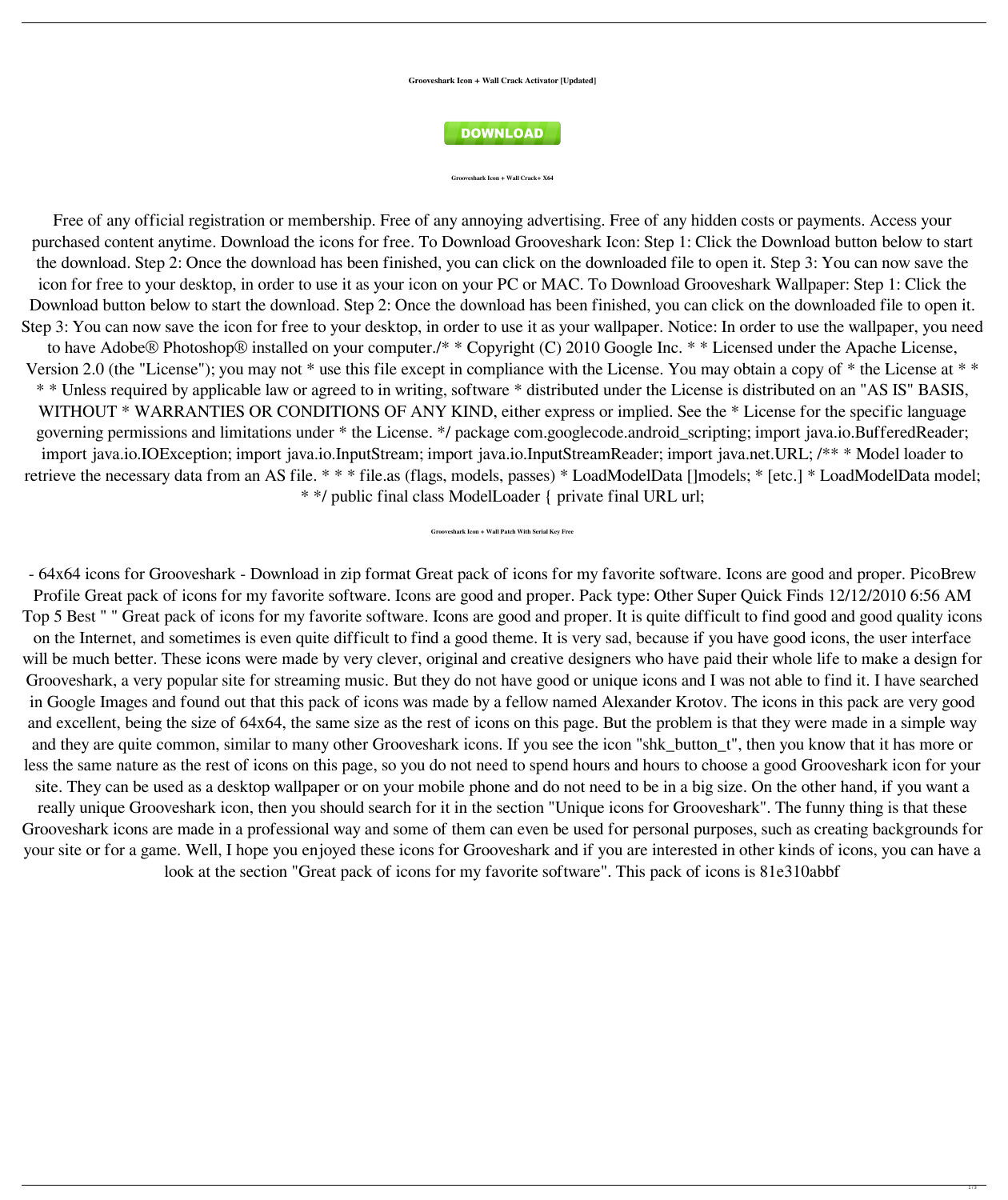Theme By: MZC. Org This pack contains icons in multiple dimensions and a wallpaper for Grooveshark. The icons are in png and ico format and you can find them in different dimensions, in order to choose the one that better suits your needs. The dimensions of the icons include: 16x16, 32x32, 48x48, 128x128, 256x256, 512x512. You can use these sphere icons and the wallpaper to customize your desktop appearance. New iPhone/iPad/iPod Game This game was made in 3 hours to test out the iPhone/iPad/iPod touch SDK. This game also functions without WiFi! It is a basic space shooter but to my surprise it does work. It is still in development and I would love feedback on anything you would like to see changed. Here's the link to the Game Play DEMO: This game was made in 3 hours to test out the iPhone/iPad/iPod touch SDK. This game also functions without WiFi! It is a basic space shooter but to my surprise it does work. It is still in development and I would love feedback on anything you would like to see changed. Here's the link to the Game Play DEMO: New iOS 7 Game This game is almost done and I am close to having an update ready. The only thing left is if you're an iPhone 5 user and your screen is too big, it will get cut off! Any feedback would be greatly appreciated. This game is almost done and I am close to having an update ready. The only thing left is if you're an iPhone 5 user and your screen is too big, it will get cut off! Any feedback would be greatly appreciated. I think it's too dark. Too many black parts. Also there are not enough "normal" colors. I like the music, but it should be with a brighter piano, or something with a bit more detail. It's very good but I think it should have a bit more detail. It's very good but it's the same for every level. It's very good but it's too easy. It's very good but the music

**What's New In Grooveshark Icon Wall?**

Grooveshark Wallpaper and Icons pack includes desktop application icons in different dimensions and a Grooveshark wallpaper in.jpg format,

that you can use in order to change the desktop appearance of your computer. Details: The pack includes 57 icons in multiple dimensions and a Grooveshark wallpaper. The icons are in png and ico format and you can find them in different dimensions. The dimensions of the icons include: 16x16, 32x32, 48x48, 128x128, 256x256, 512x512. You can use these sphere icons and the wallpaper to customize your desktop appearance. Icons pack Description Grooveshark Wallpaper and Icons pack includes desktop application icons in different dimensions and a Grooveshark wallpaper in.jpg format, that you can use in order to change the desktop appearance of your computer. Details The pack includes 57 icons in multiple dimensions and a Grooveshark wallpaper. The icons are in png and ico format and you can find them in different dimensions. The dimensions of the icons include: 16x16, 32x32, 48x48, 128x128, 256x256, 512x512. You can use these sphere icons and the wallpaper to customize your desktop appearance. Please note that the icons are compressed with 7zip, meaning that they will have some.jpglike features. The free extension is the most important part of this extension. If you want to find out more information about this extension, you can visit the official wiki on GitHub. Icons pack Description Grooveshark Wallpaper and Icons pack includes desktop application icons in different dimensions and a Grooveshark wallpaper in.jpg format, that you can use in order to change the desktop appearance of your computer. Details The pack includes 57 icons in multiple dimensions and a Grooveshark wallpaper. The icons are in png and ico format and you can find them in different dimensions. The dimensions of the icons include: 16x16, 32x32, 48x48, 128x128, 256x256, 512x512. You can use these sphere icons and the wallpaper to customize your desktop appearance. Please note that the icons are compressed with 7zip, meaning that they will have some.jpg-like features. The free extension is the most important part of this extension. If you want to find out more information about this extension, you can visit the official wiki on GitHub. Icons pack Description Grooveshark Wallpaper and Icons pack includes desktop application icons in different dimensions and a Grooveshark wallpaper in.jpg format, that you can use in order to change the desktop appearance of your computer. Details The pack includes 57 icons in multiple dimensions and a Groov